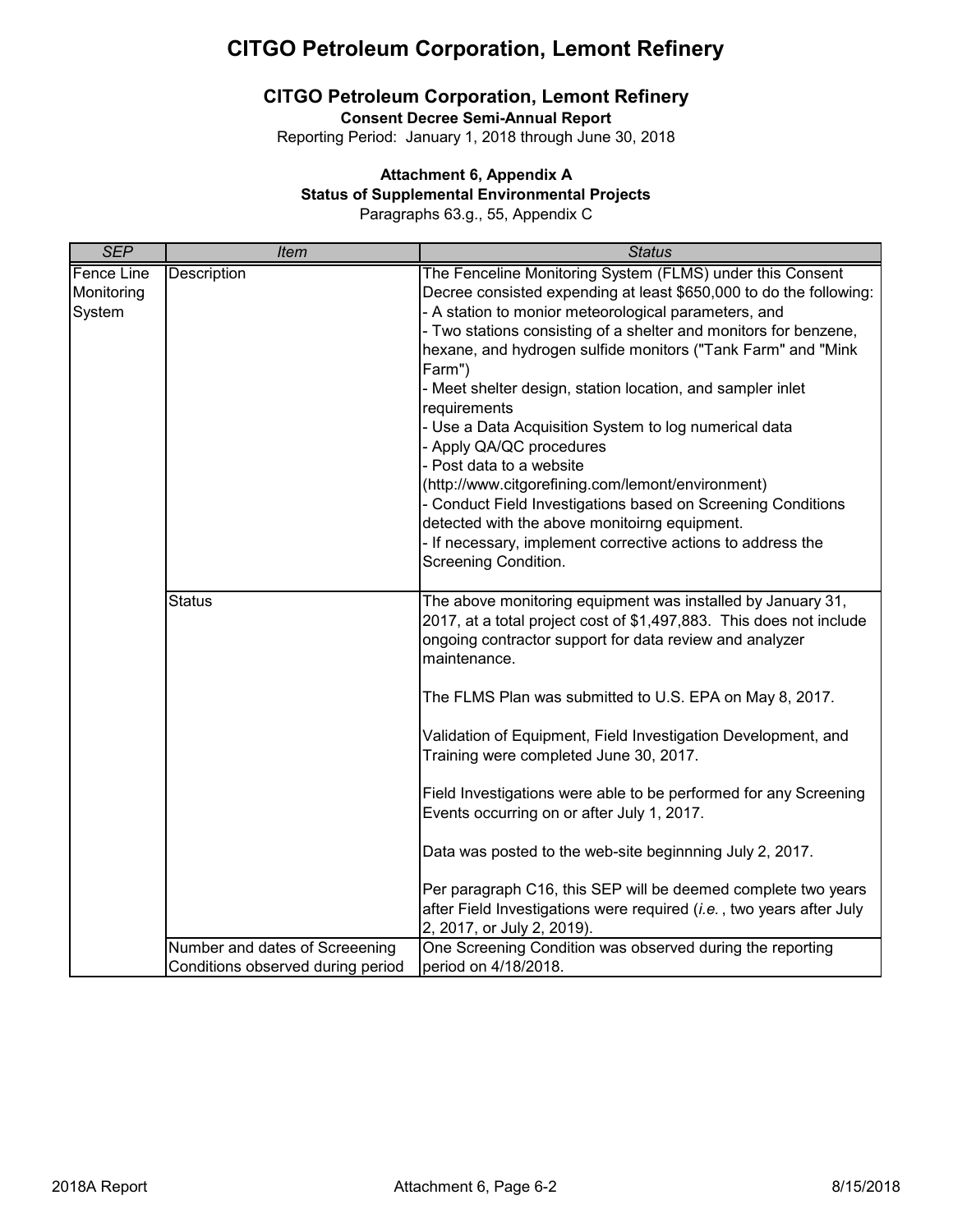# **CITGO Petroleum Corporation, Lemont Refinery**

**Consent Decree Semi-Annual Report**

Reporting Period: January 1, 2018 through June 30, 2018

### **Attachment 6, Appendix A**

### **Status of Supplemental Environmental Projects**

Paragraphs 63.g., 55, Appendix C

| SEP               | <i>Item</i>                                               | <b>Status</b>                                                    |
|-------------------|-----------------------------------------------------------|------------------------------------------------------------------|
| <b>Fence Line</b> | Per Appendix C Paragraph 24.b.,                           |                                                                  |
| Monitoring        | For each observed Screening                               |                                                                  |
| System            | Condition, the following are                              |                                                                  |
|                   | provided:                                                 |                                                                  |
|                   | - Detailed summary                                        | See Attachment 6A.1                                              |
|                   | - Associated Field Investigation                          | See Attachment 6A.2                                              |
|                   | - Findings of Compliance Status                           | A leak had developed on the roof of tank 331TK-312. This tank is |
|                   | <b>Determination</b>                                      | in gasoline service.                                             |
|                   | - Corrective Action                                       | Repair leak on roof.                                             |
|                   | - FLMS measurement data                                   | See Attachment 6A.3.                                             |
|                   | - Narrative description of IR Camera See Attachment 6A.4. |                                                                  |
|                   | gas imaging                                               |                                                                  |
|                   | - Portable PID data                                       | See Attachment 6A.2.                                             |
|                   | - Process and operational data                            | See Attachment 6A.3.                                             |
|                   | - Actions taken                                           | The roof leak on 331TK-312 was repaired on April 23, 2018.       |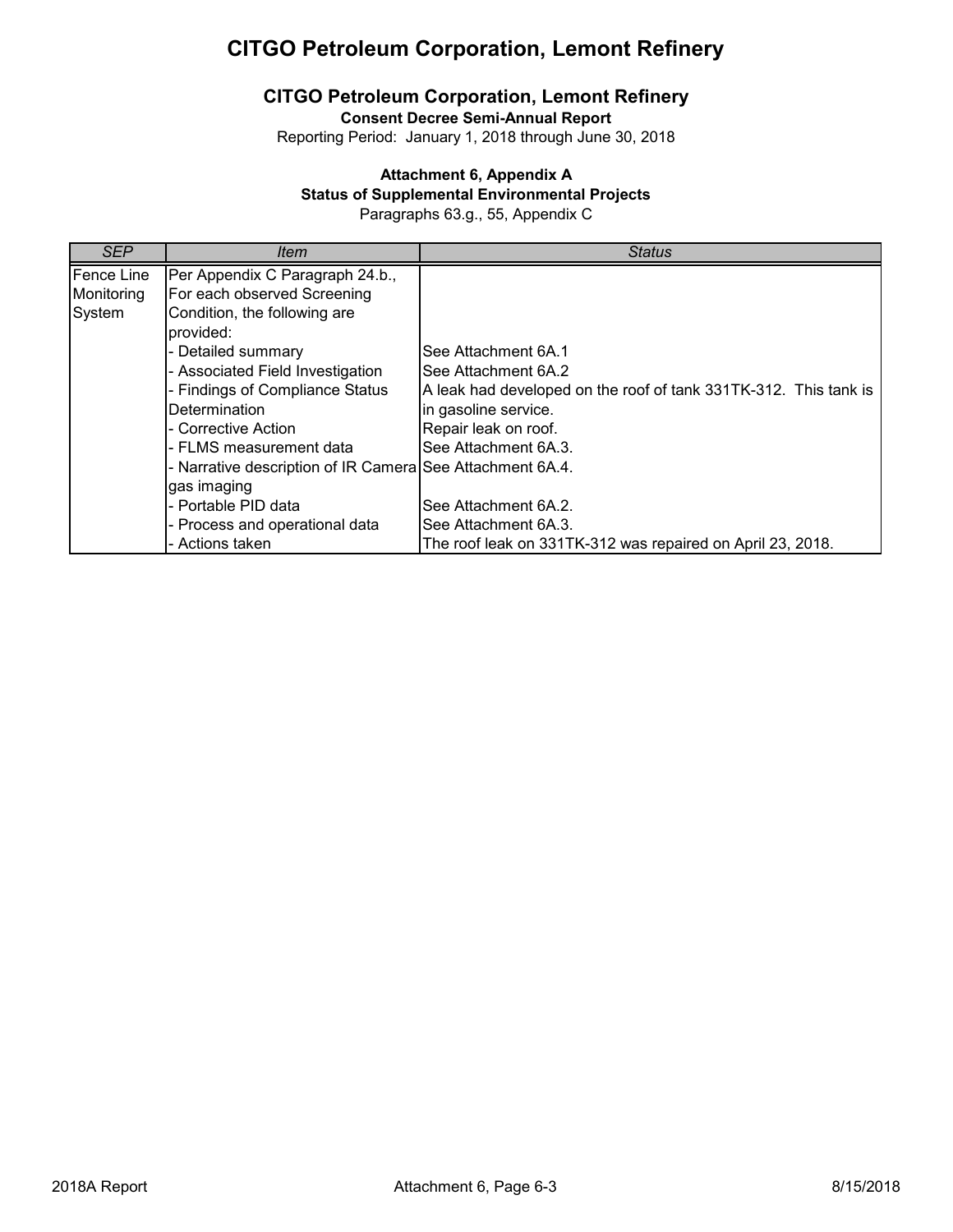**Consent Decree Semi-Annual Report**

Reporting Period: January 1, 2018 through June 30, 2018

### **Attachment 6, Appendix A.1 Detailed Summary of Screening Condition** Paragraphs 63.g., 55, and Appendix C Paragraph 24.b.

| Date/Time Screening                                      |                                                                                                                                                                                                                                                                                                                                                                                                                                                                             |                                                               |                                                               |                                                               |  |  |
|----------------------------------------------------------|-----------------------------------------------------------------------------------------------------------------------------------------------------------------------------------------------------------------------------------------------------------------------------------------------------------------------------------------------------------------------------------------------------------------------------------------------------------------------------|---------------------------------------------------------------|---------------------------------------------------------------|---------------------------------------------------------------|--|--|
| Condition observed                                       | 4/18/2018 21:01                                                                                                                                                                                                                                                                                                                                                                                                                                                             | 4/18/2018 23:01                                               | 4/20/2018 06:01                                               | 4/20/2018 07:01                                               |  |  |
| <b>Detailed Description</b>                              | At approximately 9:00 p.m. on<br>4/18/2018, a Screening Condition<br>was observed at the "Mink Farm"<br>analyzer, when the 60-minute<br>average hexane concentration<br>exceeded 15 ppb, the wind direction<br>was from 230 to 40 degrees azimuth,<br>clockwise, and the direction azimuth<br>was less than 40 degrees.<br>After identifying potential tanks the<br>search was narrows when it was<br>noted that PID readings dropped to 0<br>once north of tank 331TK-312. | Continuation of 4/18/2018 19:01<br><b>Screening Condition</b> | Continuation of 4/18/2018 19:01<br><b>Screening Condition</b> | Continuation of 4/18/2018 19:01<br><b>Screening Condition</b> |  |  |
| <b>Associated Field</b><br>Investigation                 | See Attachment 6, Appendix A.2.                                                                                                                                                                                                                                                                                                                                                                                                                                             |                                                               |                                                               |                                                               |  |  |
| Findings of<br><b>Compliance Status</b><br>Determination | The Fence Line Monitoring Investigation (field investigation) conducted on 4/19/2018 at 10:28 identified 331TK-312 as the source. Further<br>investigation noted that a previously-applied patch on the floating roof was found to have leaked product onto the roof.                                                                                                                                                                                                       |                                                               |                                                               |                                                               |  |  |
| Corrective Action                                        | Replace the leaking patch (along with two other non-leaking patches) with a different type of patch material.                                                                                                                                                                                                                                                                                                                                                               |                                                               |                                                               |                                                               |  |  |
| <b>FLMS Measurement</b><br>Data                          | See Attachment 6, Appendix A.3.                                                                                                                                                                                                                                                                                                                                                                                                                                             |                                                               |                                                               |                                                               |  |  |
| Narrative Description                                    | See Attachment 6, Appendices A.2 and A.4.                                                                                                                                                                                                                                                                                                                                                                                                                                   |                                                               |                                                               |                                                               |  |  |
| of IR camera gas                                         |                                                                                                                                                                                                                                                                                                                                                                                                                                                                             |                                                               |                                                               |                                                               |  |  |
| imaging                                                  |                                                                                                                                                                                                                                                                                                                                                                                                                                                                             |                                                               |                                                               |                                                               |  |  |
| Portable PID data                                        | See "RAE Scan" data in Fence Line Monitoring Investigation in Attachment 6, Appendix A.2                                                                                                                                                                                                                                                                                                                                                                                    |                                                               |                                                               |                                                               |  |  |
| Process and                                              | See Attachment 6, Appendix A.3                                                                                                                                                                                                                                                                                                                                                                                                                                              |                                                               |                                                               |                                                               |  |  |
| <b>Operational Data</b>                                  |                                                                                                                                                                                                                                                                                                                                                                                                                                                                             |                                                               |                                                               |                                                               |  |  |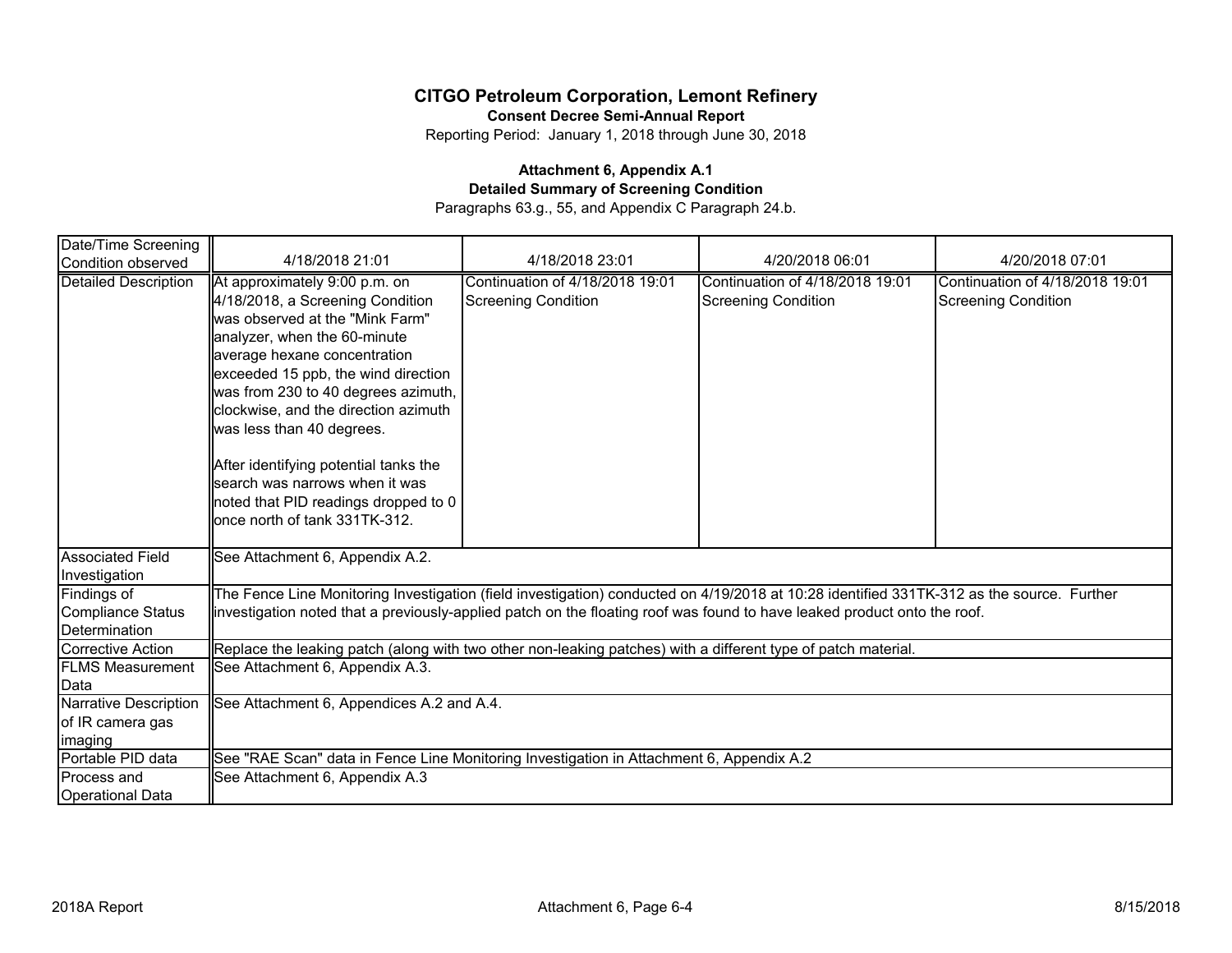**Consent Decree Semi-Annual Report**

Reporting Period: January 1, 2018 through June 30, 2018

### **Attachment 6, Appendix A.1**

**Detailed Summary of Screening Condition**

Paragraphs 63.g., 55, and Appendix C Paragraph 24.b.

| Date/Time Screening<br>Condition observed | 4/18/2018 21:01                                                                                                                                                                                                                                                                                                                                                                                                                                                                                                                                                                    | 4/18/2018 23:01 | 4/20/2018 06:01 | 4/20/2018 07:01 |
|-------------------------------------------|------------------------------------------------------------------------------------------------------------------------------------------------------------------------------------------------------------------------------------------------------------------------------------------------------------------------------------------------------------------------------------------------------------------------------------------------------------------------------------------------------------------------------------------------------------------------------------|-----------------|-----------------|-----------------|
| Actions taken                             | Wednesday 4/18/2018:<br><b>Screening Condition Detected</b><br>Thursdav 4/19/2018:<br>Field Investigation conducted<br>Friday, 4/20/2018:<br>Inspection Department personnel inspected the roof and seals, identified the specific problems, and developed a repair plan.<br>Monday 4/23/2018:<br>Drained and washed roof to ensure no other unknown areas were leaking.<br>Removed leaking patch.<br>Abrasively blasted area to prepare for new patch.<br>Installed new patch with different type of epoxy.<br>Tuesday 4/24/2018<br>Verified the repairs had eliminated the leak. |                 |                 |                 |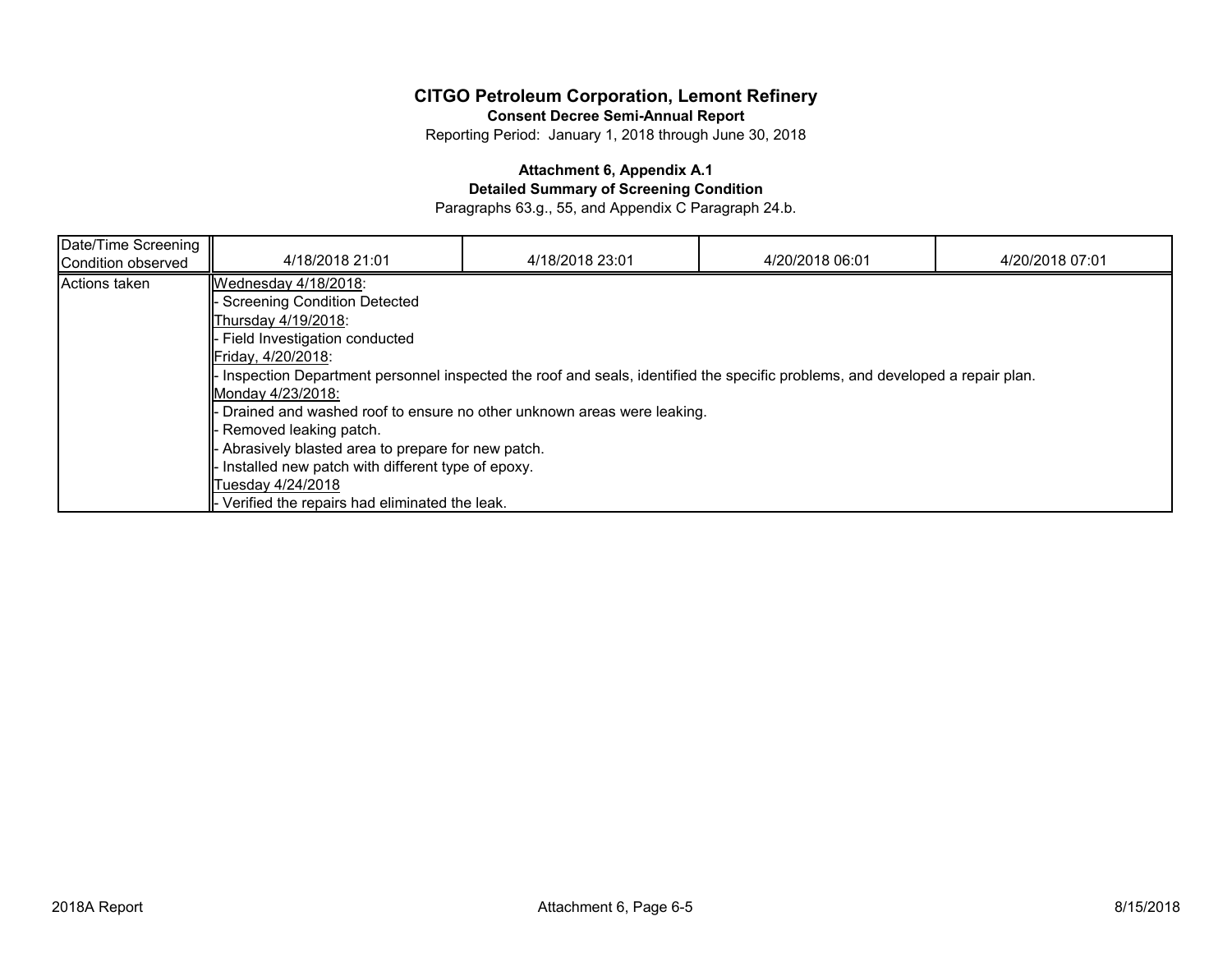**Consent Decree Semi-Annual Report**

Reporting Period: January 1, 2018 through June 30, 2018

# **Attachment 6, Appendix A.2**

**Fence Line Monitoring Investigation (Field Investigation)**

Paragraphs 63.g., 55, and Appendix C Paragraph 24.b.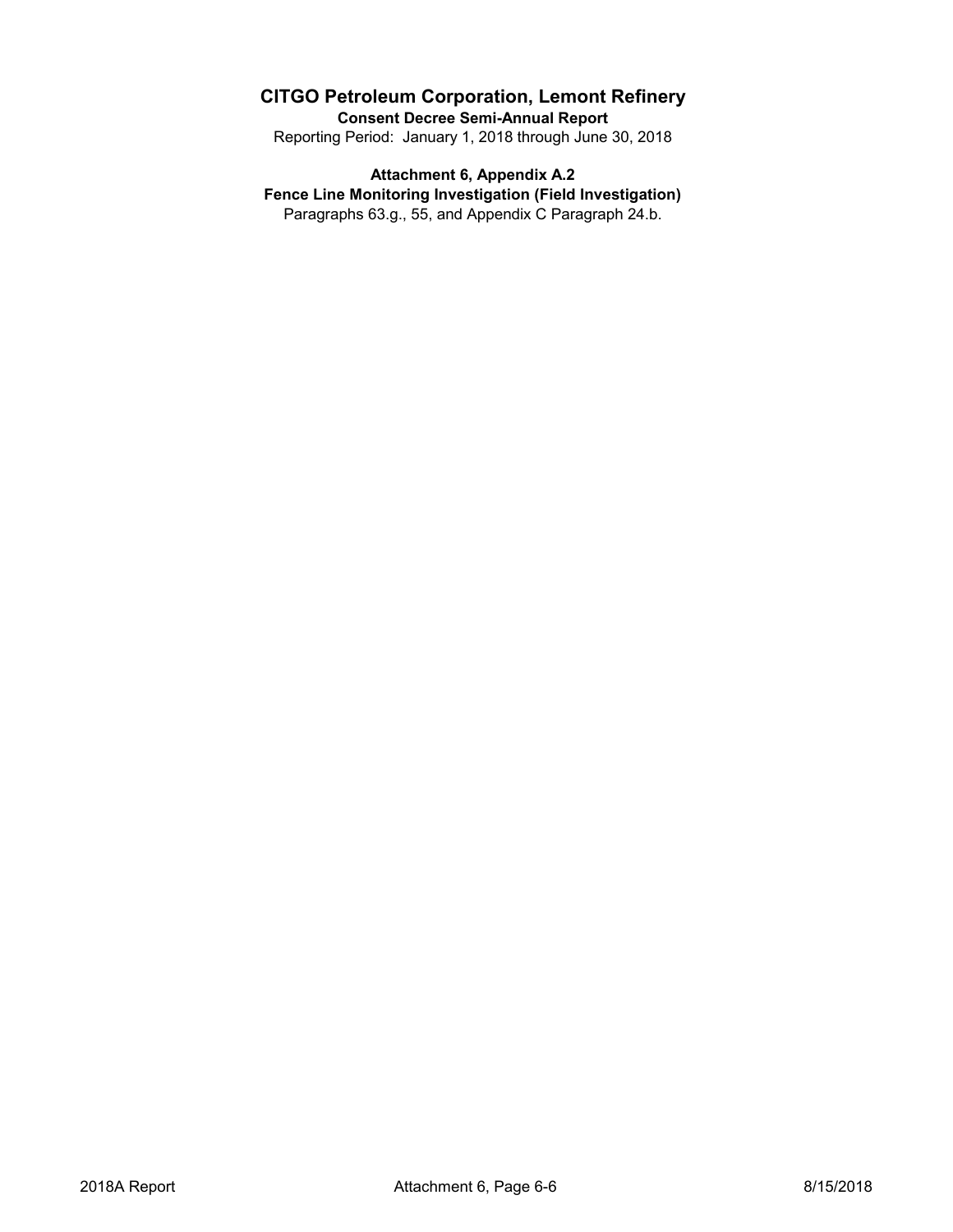**Consent Decree Semi-Annual Report** Reporting Period: January 1, 2018 through June 30, 2018

#### **Attachment 6, Appendix A.3.**

## **Screening Event FLMS Data and Process and Operational Data**

Paragraphs 63.g., 55, and Appendix C Paragrahs 24.b.i., b..iv.

|                                    |                              |                 |                  |                                        |                                                                               | Appendix C                             |                                                            |                      |
|------------------------------------|------------------------------|-----------------|------------------|----------------------------------------|-------------------------------------------------------------------------------|----------------------------------------|------------------------------------------------------------|----------------------|
|                                    |                              |                 |                  |                                        |                                                                               |                                        |                                                            | Paragraph            |
|                                    | Appendix C Paragraph 24.b.i. |                 |                  |                                        |                                                                               |                                        | 24.b.iv.<br>Process and                                    |                      |
|                                    |                              |                 |                  |                                        |                                                                               |                                        |                                                            | Operational          |
|                                    |                              |                 |                  | Measurement Data Collected by FLMS     |                                                                               |                                        |                                                            | Data                 |
|                                    | <b>MET Wind</b>              | <b>MET Wind</b> | <b>MET Sigma</b> |                                        |                                                                               |                                        |                                                            |                      |
|                                    | Speed AVG                    | Direction AVG   | Theta AVG        | <b>MINK FM Benz</b>                    | MINK FM Hex                                                                   | <b>TANK FM Benz</b>                    | <b>TANK FM Hex</b>                                         | 331TK-312            |
|                                    | 60MIN                        | 60MIN           | 60MIN            | AVG 60MIN                              | AVG 60MIN                                                                     | AVG 60MIN                              | AVG 60MIN                                                  | level                |
|                                    | m/s                          | degrees         | n/a              | ppb                                    | ppb                                                                           | ppb                                    | ppb                                                        | ft-in-16ths          |
| Date/time                          | 44A-7976A-PV                 | 44A-7977A-PV    | 44A-7970A-PV     | 44A-7913A-PV                           | 44A-7914A-PV                                                                  | 44A-7974A-PV                           | 44A-7975A-PV                                               | TK312-LEVEL          |
| 4/17/2018 0:01                     | 4.85                         | 294.3           | 19.1             | <b>ND</b>                              | <b>ND</b>                                                                     | Not Relevant Data                      | Not Relevant Data                                          | $28 - 10 - 13$       |
| 4/17/2018 1:01                     | 4.87                         | 289.9           | 18.5             | <b>ND</b>                              | <b>ND</b>                                                                     | Not Relevant Data                      | Not Relevant Data                                          | 28-10-13             |
| 4/17/2018 2:01                     | 5.00                         | 288.4           | 18.5             | <b>ND</b>                              | <b>ND</b>                                                                     | Not Relevant Data                      | Not Relevant Data                                          | 28-10-12             |
| 4/17/2018 3:01<br>4/17/2018 4:01   | 4.91<br>4.12                 | 286.7<br>287.4  | 17.3<br>17.7     | <b>ND</b><br><b>ND</b>                 | 1.0<br><b>ND</b>                                                              | Not Relevant Data                      | Not Relevant Data<br>Not Relevant Data                     | 28-10-12<br>28-04-05 |
| 4/17/2018 5:01                     | 3.62                         | 277.2           | 16.2             | <b>ND</b>                              | <b>ND</b>                                                                     | Not Relevant Data<br>Not Relevant Data | Not Relevant Data                                          | 26-07-02             |
| 4/17/2018 6:01                     | 3.53                         | 279.5           | 15.9             | <b>ND</b>                              | <b>ND</b>                                                                     | Not Relevant Data                      | Not Relevant Data                                          | 25-06-05             |
| 4/17/2018 7:01                     | 3.88                         | 281.9           | 16.9             | <b>ND</b>                              | <b>ND</b>                                                                     | Not Relevant Data                      | Not Relevant Data                                          | 23-06-08             |
| 4/17/2018 8:01                     | 5.14                         | 302.0           | 17.9             | <b>ND</b>                              | <b>ND</b>                                                                     | Not Relevant Data                      | Not Relevant Data                                          | 21-06-02             |
| 4/17/2018 9:01                     | 6.12                         | 315.9           | 18.6             | <b>ND</b>                              | 2.4                                                                           | Not Relevant Data                      | Not Relevant Data                                          | 19-06-05             |
| 4/17/2018 10:01                    | 5.74                         | 317.0           | 19.3             | <b>ND</b>                              | 5.4                                                                           | Not Relevant Data                      | Not Relevant Data                                          | 17-06-11             |
| 4/17/2018 11:01                    | 5.17                         | 318.0           | 22.7             | <b>ND</b>                              | 3.8                                                                           | Not Relevant Data                      | Not Relevant Data                                          | 16-06-01             |
| 4/17/2018 12:01                    | 4.44                         | 325.1           | 26.1             | <b>ND</b>                              | 4.0                                                                           | Not Relevant Data                      | Not Relevant Data                                          | 16-01-08             |
| 4/17/2018 13:01                    | 4.76                         | 315.3           | 24.6             | <b>ND</b>                              | 2.8                                                                           | Not Relevant Data                      | Not Relevant Data                                          | 15-07-15             |
| 4/17/2018 14:01                    | 4.35                         | 295.3           | 24.1             | 1.3                                    | 6.3                                                                           | Not Relevant Data                      | Not Relevant Data                                          | 17-00-10             |
| 4/17/2018 15:01                    | 3.74                         | 284.4           | 30.4             | 1.5                                    | 5.6                                                                           | Not Relevant Data                      | Not Relevant Data                                          | 18-03-13             |
| 4/17/2018 16:01                    | 3.65                         | 282.7           | 31.7             | 1.0                                    | 4.6                                                                           | Not Relevant Data                      | Not Relevant Data                                          | 19-09-05             |
| 4/17/2018 17:01<br>4/17/2018 18:01 | 3.20<br>3.09                 | 338.0<br>337.5  | 37.9<br>25.8     | <b>ND</b><br>1.6                       | 2.7<br>7.7                                                                    | Not Relevant Data<br>Not Relevant Data | Not Relevant Data<br>Not Relevant Data                     | 20-09-06<br>20-09-07 |
| 4/17/2018 19:01                    | 3.62                         | 60.0            | 54.1             | Not Relevant Data                      | Not Relevant Data                                                             | Not Relevant Data                      | Not Relevant Data                                          | 20-09-07             |
| 4/17/2018 20:01                    | 3.31                         | 85.3            | 17.8             | Not Relevant Data                      | Not Relevant Data                                                             | Not Relevant Data                      | Not Relevant Data                                          | 20-09-07             |
| 4/17/2018 21:01                    | 2.65                         | 91.0            | 15.1             | Not Relevant Data                      | Not Relevant Data                                                             | Not Relevant Data                      | Not Relevant Data                                          | 20-09-07             |
| 4/17/2018 22:01                    | 2.39                         | 85.9            | 14.5             | Not Relevant Data                      | Not Relevant Data                                                             | Not Relevant Data                      | Not Relevant Data                                          | 20-09-07             |
| 4/17/2018 23:01                    | 2.16                         | 76.1            | 18.9             | Not Relevant Data                      | Not Relevant Data                                                             | Not Relevant Data                      | Not Relevant Data                                          | 20-11-15             |
| 4/18/2018 0:01                     | 1.94                         | 76.2            | 19.9             | Not Relevant Data                      | Not Relevant Data                                                             | Not Relevant Data                      | Not Relevant Data                                          | 22-04-11             |
| 4/18/2018 1:01                     | 1.62                         | 72.1            | 20.7             | Not Relevant Data                      | Not Relevant Data                                                             | Not Relevant Data                      | Not Relevant Data                                          | 23-10-00             |
| 4/18/2018 2:01                     | 1.82                         | 66.1            | 20.1             | Not Relevant Data                      | Not Relevant Data                                                             | Not Relevant Data                      | Not Relevant Data                                          | 25-02-09             |
| 4/18/2018 3:01                     | 1.47                         | 87.5            | 20.8             | Not Relevant Data                      | Not Relevant Data                                                             | Not Relevant Data                      | Not Relevant Data                                          | 26-07-10             |
| 4/18/2018 4:01                     | 1.86                         | 95.6            | 13.6             | Not Relevant Data                      | Not Relevant Data                                                             | Not Relevant Data                      | Not Relevant Data                                          | 28-00-09             |
| 4/18/2018 5:01<br>4/18/2018 6:01   | 2.21<br>2.70                 | 84.7<br>105.0   | 14.7<br>15.5     | Not Relevant Data<br>Not Relevant Data | Not Relevant Data<br>Not Relevant Data                                        | Not Relevant Data<br>Not Relevant Data | Not Relevant Data<br>Not Relevant Data                     | 28-11-02<br>28-11-02 |
| 4/18/2018 7:01                     | 3.77                         | 108.7           | 12.2             | Not Relevant Data                      | Not Relevant Data                                                             | Not Relevant Data                      | Not Relevant Data                                          | 28-11-02             |
| 4/18/2018 8:01                     | 4.48                         | 112.2           | 11.9             | Not Relevant Data                      | Not Relevant Data                                                             | Not Relevant Data                      | Not Relevant Data                                          | 28-11-02             |
| 4/18/2018 9:01                     | 5.66                         | 104.7           | 15.5             | Not Relevant Data                      | Not Relevant Data                                                             | Not Relevant Data                      | Not Relevant Data                                          | 28-11-02             |
| 4/18/2018 10:01                    | 5.61                         | 99.3            | 15.6             | Not Relevant Data                      | Not Relevant Data                                                             | Not Relevant Data                      | Not Relevant Data                                          | 28-11-02             |
| 4/18/2018 11:01                    | 5.00                         | 91.8            | 22.0             | Not Relevant Data                      | Not Relevant Data                                                             | Not Relevant Data                      | Not Relevant Data                                          | 28-11-03             |
| 4/18/2018 12:01                    | 4.78                         | 75.1            | 24.3             | Not Relevant Data                      | Not Relevant Data                                                             | Not Relevant Data                      | Not Relevant Data                                          | 28-11-03             |
| 4/18/2018 13:01                    | 5.00                         | 63.8            | 26.9             | Not Relevant Data                      | Not Relevant Data                                                             | Not Relevant Data                      | Not Relevant Data                                          | 28-11-03             |
| 4/18/2018 14:01                    | 4.81                         | 37.8            | 18.7             | <b>ND</b>                              | <b>ND</b>                                                                     | Not Relevant Data                      | Not Relevant Data                                          | 28-11-03             |
| 4/18/2018 15:01                    | 3.95                         | 49.5            | 22.1             |                                        | Not Relevant Data   Not Relevant Data   Not Relevant Data   Not Relevant Data |                                        |                                                            | 26-11-02             |
| 4/18/2018 16:01                    | 3.95                         | 40.7            | 20.8             |                                        | Not Relevant Data   Not Relevant Data   Not Relevant Data   Not Relevant Data |                                        |                                                            | 24-10-05             |
| 4/18/2018 17:01<br>4/18/2018 18:01 | 3.34<br>2.52                 | 23.4<br>9.5     | 16.3<br>20.3     | ND<br><b>ND</b>                        | ND<br>1.7                                                                     | Not Relevant Data                      | Not Relevant Data   Not Relevant Data<br>Not Relevant Data | 22-09-09<br>20-08-13 |
| 4/18/2018 19:01                    | 2.03                         | 358.5           | 20.6             | <b>ND</b>                              | 1.6                                                                           | Not Relevant Data                      | Not Relevant Data                                          | 18-08-04             |
| 4/18/2018 20:01                    | 2.71                         | 339.7           | 18.6             | 3.9                                    | 13.9                                                                          |                                        | Not Relevant Data   Not Relevant Data                      | 16-07-09             |
| 4/18/2018 21:01                    | 2.48                         | 340.8           | 17.9             | 5.4                                    | 19.1                                                                          | Not Relevant Data                      | Not Relevant Data                                          | 14-07-00             |
| 4/18/2018 22:01                    | 3.38                         | 333.0           | 17.5             | 3.9                                    | 14.8                                                                          | Not Relevant Data                      | Not Relevant Data                                          | 12-06-06             |
| 4/18/2018 23:01                    | 4.30                         | 324.7           | 15.4             | 3.6                                    | 15.3                                                                          | Not Relevant Data                      | Not Relevant Data                                          | 11-06-12             |
| 4/19/2018 0:01                     | 4.43                         | 326.5           | 14.8             | 1.9                                    | 10.4                                                                          |                                        | Not Relevant Data Not Relevant Data                        | 11-06-12             |
| 4/19/2018 1:01                     | 3.96                         | 330.9           | 17.0             | 3.0                                    | 13.5                                                                          | Not Relevant Data                      | Not Relevant Data                                          | 11-06-12             |
| 4/19/2018 2:01                     | 2.94                         | 342.8           | 20.7             | 3.8                                    | 13.9                                                                          | Not Relevant Data                      | Not Relevant Data                                          | 11-06-12             |
| 4/19/2018 3:01                     | 3.53                         | 0.9             | 23.0             | <b>ND</b>                              | 1.1                                                                           | Not Relevant Data                      | Not Relevant Data                                          | 11-05-03             |
| 4/19/2018 4:01                     | 4.56                         | 17.9            | 16.3             | <b>ND</b>                              | 2.0                                                                           | Not Relevant Data                      | Not Relevant Data                                          | 10-08-05             |
| 4/19/2018 5:01<br>4/19/2018 6:01   | 2.92<br>2.42                 | 359.7<br>354.6  | 22.8<br>24.2     | <b>ND</b><br><b>ND</b>                 | 1.3<br><b>ND</b>                                                              | Not Relevant Data                      | Not Relevant Data Not Relevant Data<br>Not Relevant Data   | 08-08-09<br>07-09-08 |
| 4/19/2018 7:01                     | 2.27                         | 353.7           | 24.4             | <b>ND</b>                              | <b>ND</b>                                                                     | Not Relevant Data                      | Not Relevant Data                                          | 08-02-14             |
| 4/19/2018 8:01                     | 2.71                         | 356.6           | 24.8             | <b>ND</b>                              | <b>ND</b>                                                                     | Not Relevant Data                      | Not Relevant Data                                          | $08 - 02 - 14$       |
| 4/19/2018 9:01                     | 3.20                         | 2.3             | 23.2             | <b>ND</b>                              | 1.1                                                                           | Not Relevant Data                      | Not Relevant Data                                          | 08-02-14             |
| 4/19/2018 10:01                    | 3.16                         | 1.6             | 23.3             | <b>ND</b>                              | 1.2                                                                           |                                        | Not Relevant Data   Not Relevant Data                      | 08-02-14             |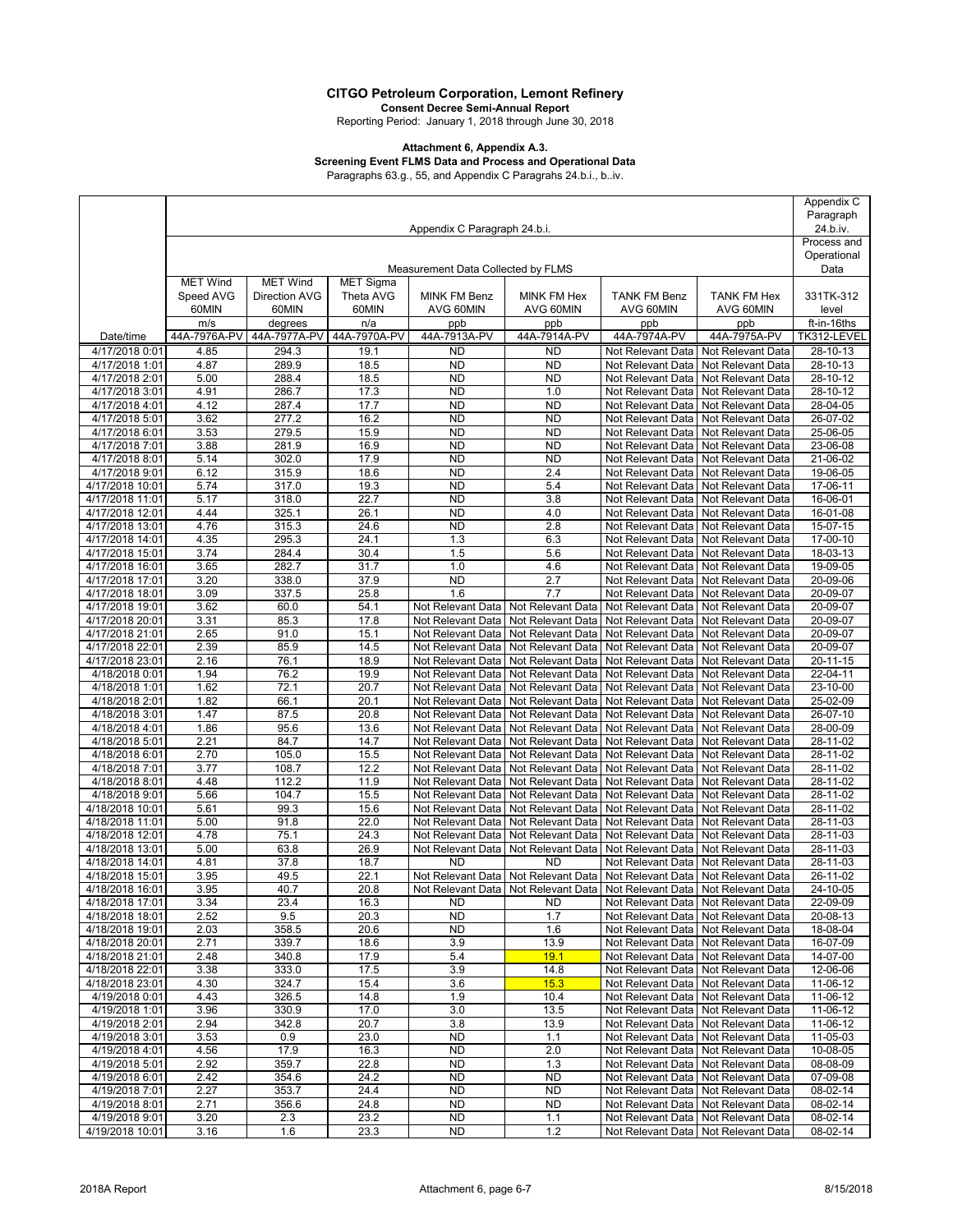**Consent Decree Semi-Annual Report** Reporting Period: January 1, 2018 through June 30, 2018

#### **Attachment 6, Appendix A.3.**

## **Screening Event FLMS Data and Process and Operational Data**

Paragraphs 63.g., 55, and Appendix C Paragrahs 24.b.i., b..iv.

|                                    |                              |                 |                  |                                        |                                                                                |                                                                               |                                        | Appendix C             |
|------------------------------------|------------------------------|-----------------|------------------|----------------------------------------|--------------------------------------------------------------------------------|-------------------------------------------------------------------------------|----------------------------------------|------------------------|
|                                    |                              |                 |                  |                                        |                                                                                |                                                                               | Paragraph                              |                        |
|                                    | Appendix C Paragraph 24.b.i. |                 |                  |                                        |                                                                                |                                                                               | 24.b.iv.<br>Process and                |                        |
|                                    |                              |                 |                  |                                        |                                                                                |                                                                               | Operational                            |                        |
|                                    |                              |                 |                  | Measurement Data Collected by FLMS     |                                                                                |                                                                               |                                        | Data                   |
|                                    | <b>MET Wind</b>              | <b>MET Wind</b> | <b>MET Sigma</b> |                                        |                                                                                |                                                                               |                                        |                        |
|                                    | Speed AVG                    | Direction AVG   | Theta AVG        | MINK FM Benz                           | MINK FM Hex                                                                    | <b>TANK FM Benz</b>                                                           | <b>TANK FM Hex</b>                     | 331TK-312              |
|                                    | 60MIN                        | 60MIN           | 60MIN            | AVG 60MIN                              | AVG 60MIN                                                                      | AVG 60MIN                                                                     | AVG 60MIN                              | level                  |
|                                    | m/s                          | degrees         | n/a              | ppb                                    | ppb                                                                            | ppb                                                                           | ppb                                    | ft-in-16ths            |
| Date/time                          | 44A-7976A-PV                 | 44A-7977A-PV    | 44A-7970A-PV     | 44A-7913A-PV                           | 44A-7914A-PV                                                                   | 44A-7974A-PV                                                                  | 44A-7975A-PV                           | TK312-LEVEL            |
| 4/19/2018 11:01                    | 3.51                         | 359.8           | 26.1             | <b>ND</b>                              | <b>ND</b>                                                                      | Not Relevant Data                                                             | Not Relevant Data<br>Not Relevant Data | 08-02-14               |
| 4/19/2018 12:01<br>4/19/2018 13:01 | 3.28<br>3.24                 | 357.8<br>1.0    | 27.9<br>33.5     | <b>ND</b><br><b>ND</b>                 | 2.3<br>2.1                                                                     | Not Relevant Data<br>Not Relevant Data                                        | Not Relevant Data                      | 08-02-14<br>$08-02-15$ |
| 4/19/2018 14:01                    | 3.17                         | 356.6           | 34.7             | 1.3                                    | 4.0                                                                            | Not Relevant Data                                                             | Not Relevant Data                      | 08-03-00               |
| 4/19/2018 15:01                    | 3.21                         | 346.6           | 33.4             | 1.9                                    | 7.2                                                                            | Not Relevant Data                                                             | Not Relevant Data                      | 08-03-01               |
| 4/19/2018 16:01                    | 3.21                         | 356.6           | 31.1             | 2.3                                    | 7.5                                                                            | Not Relevant Data                                                             | Not Relevant Data                      | 08-03-01               |
| 4/19/2018 17:01                    | 3.45                         | 346.8           | 30.2             | <b>ND</b>                              | 2.1                                                                            | Not Relevant Data                                                             | Not Relevant Data                      | $08 - 03 - 01$         |
| 4/19/2018 18:01                    | 3.19                         | 350.3           | 26.6             | <b>ND</b>                              | 2.3                                                                            | Not Relevant Data                                                             | Not Relevant Data                      | 08-03-01               |
| 4/19/2018 19:01                    | 3.12                         | 349.2           | 25.5             | 1.9                                    | 6.4                                                                            | Not Relevant Data                                                             | Not Relevant Data                      | 08-03-01               |
| 4/19/2018 20:01                    | 2.72                         | 355.2           | 22.3             | <b>ND</b>                              | 1.0                                                                            | Not Relevant Data                                                             | Not Relevant Data                      | 09-09-01               |
| 4/19/2018 21:01                    | 2.24                         | 354.3           | 21.0             | <b>ND</b>                              | <b>ND</b>                                                                      | Not Relevant Data                                                             | Not Relevant Data                      | 11-03-12               |
| 4/19/2018 22:01                    | 2.14                         | 358.0           | 20.4             | <b>ND</b>                              | <b>ND</b>                                                                      | Not Relevant Data                                                             | Not Relevant Data<br>Not Relevant Data | 12-10-07               |
| 4/19/2018 23:01<br>4/20/2018 0:01  | 1.99<br>2.02                 | 353.6<br>355.9  | 17.4<br>15.4     | <b>ND</b><br><b>ND</b>                 | <b>ND</b><br>1.1                                                               | Not Relevant Data<br>Not Relevant Data                                        | Not Relevant Data                      | 14-04-09<br>15-11-02   |
| 4/20/2018 1:01                     | 2.00                         | 359.5           | 13.9             | 1.3                                    | 2.6                                                                            | Not Relevant Data                                                             | Not Relevant Data                      | 17-04-14               |
| 4/20/2018 2:01                     | 2.23                         | 337.7           | 12.7             | <b>ND</b>                              | 2.1                                                                            | Not Relevant Data                                                             | Not Relevant Data                      | 18-11-09               |
| 4/20/2018 3:01                     | 2.03                         | 333.8           | 13.4             | 1.0                                    | 5.7                                                                            | Not Relevant Data                                                             | Not Relevant Data                      | 20-04-00               |
| 4/20/2018 4:01                     | 1.77                         | 343.0           | 13.7             | <b>ND</b>                              | 2.8                                                                            | Not Relevant Data                                                             | Not Relevant Data                      | 20-03-04               |
| 4/20/2018 5:01                     | 2.05                         | 340.6           | 9.1              | <b>ND</b>                              | 3.4                                                                            | Not Relevant Data                                                             | Not Relevant Data                      | 20-03-04               |
| 4/20/2018 6:01                     | 1.84                         | 4.9             | 17.8             | 6.0                                    | 15.8                                                                           | Not Relevant Data                                                             | Not Relevant Data                      | 20-03-04               |
| 4/20/2018 7:01                     | 2.17                         | 18.6            | 19.5             | 10.8                                   | 27.9                                                                           | Not Relevant Data                                                             | Not Relevant Data                      | 20-03-02               |
| 4/20/2018 8:01                     | 2.43                         | 32.7            | 13.8             | <b>ND</b>                              | 2.9                                                                            | Not Relevant Data                                                             | Not Relevant Data                      | 20-02-15               |
| 4/20/2018 9:01                     | 2.02                         | 48.3            | 30.1<br>49.6     | Not Relevant Data                      | Not Relevant Data                                                              | Not Relevant Data                                                             | Not Relevant Data                      | 20-02-14               |
| 4/20/2018 10:01<br>4/20/2018 11:01 | 1.50<br>1.65                 | 88.9<br>18.4    | 72.2             | Not Relevant Data<br>Not Relevant Data | Not Relevant Data<br>Not Relevant Data                                         | Not Relevant Data<br>Not Relevant Data                                        | Not Relevant Data<br>Not Relevant Data | 20-02-14<br>20-02-14   |
| 4/20/2018 12:01                    | 2.05                         | 1.0             | 65.5             | Not Relevant Data                      | Not Relevant Data                                                              | Not Relevant Data                                                             | Not Relevant Data                      | 20-02-14               |
| 4/20/2018 13:01                    | 2.59                         | 62.5            | 46.2             | Not Relevant Data                      | Not Relevant Data                                                              | Not Relevant Data                                                             | Not Relevant Data                      | 20-02-14               |
| 4/20/2018 14:01                    | 2.53                         | 34.8            | 64.9             | Not Relevant Data                      | Not Relevant Data                                                              | Not Relevant Data                                                             | Not Relevant Data                      | 20-02-15               |
| 4/20/2018 15:01                    | 2.34                         | 108.4           | 50.0             | Not Relevant Data                      | Not Relevant Data                                                              | Not Relevant Data                                                             | Not Relevant Data                      | 19-05-01               |
| 4/20/2018 16:01                    | 2.01                         | 103.4           | 80.6             | Not Relevant Data                      | Not Relevant Data                                                              | Not Relevant Data                                                             | Not Relevant Data                      | 17-02-03               |
| 4/20/2018 17:01                    | 1.95                         | 64.7            | 67.9             | Not Relevant Data                      | Not Relevant Data                                                              | Not Relevant Data                                                             | Not Relevant Data                      | 15-11-09               |
| 4/20/2018 18:01                    | 4.65                         | 105.0           | 21.8             | Not Relevant Data                      | Not Relevant Data                                                              | Not Relevant Data                                                             | Not Relevant Data                      | $15-02-05$             |
| 4/20/2018 19:01<br>4/20/2018 20:01 | 4.15<br>3.10                 | 100.4<br>89.0   | 13.9<br>13.7     | Not Relevant Data                      | Not Relevant Data                                                              | Not Relevant Data<br>Not Relevant Data                                        | Not Relevant Data<br>Not Relevant Data | 14-02-01<br>13-05-06   |
| 4/20/2018 21:01                    | 2.80                         | 84.0            | 12.8             | Not Relevant Data<br>Not Relevant Data | Not Relevant Data<br>Not Relevant Data                                         | Not Relevant Data                                                             | Not Relevant Data                      | 13-05-06               |
| 4/20/2018 22:01                    | 2.14                         | 77.3            | 13.9             | Not Relevant Data                      | Not Relevant Data                                                              | Not Relevant Data                                                             | Not Relevant Data                      | 13-05-06               |
| 4/20/2018 23:01                    | 2.00                         | 71.3            | 16.4             | Not Relevant Data                      | Not Relevant Data                                                              | Not Relevant Data                                                             | Not Relevant Data                      | 12-10-06               |
| 4/21/2018 0:01                     | 2.17                         | 71.0            | 16.0             | Not Relevant Data                      | Not Relevant Data                                                              | Not Relevant Data                                                             | Not Relevant Data                      | 10-11-05               |
| 4/21/2018 1:01                     | 3.43                         | 83.9            | 12.8             | Not Relevant Data                      | Not Relevant Data                                                              | Not Relevant Data                                                             | Not Relevant Data                      | 10-03-12               |
| 4/21/2018 2:01                     | 3.29                         | 87.5            | 12.4             |                                        |                                                                                | Not Relevant Data   Not Relevant Data   Not Relevant Data   Not Relevant Data |                                        | 10-03-12               |
| 4/21/2018 3:01                     | 3.28                         | 90.8            | 13.6             |                                        |                                                                                | Not Relevant Data   Not Relevant Data   Not Relevant Data   Not Relevant Data |                                        | 10-03-12               |
| 4/21/2018 4:01                     | 3.32                         | 85.7            | 13.6             |                                        |                                                                                | Not Relevant Data   Not Relevant Data   Not Relevant Data   Not Relevant Data |                                        | 10-03-12               |
| 4/21/2018 5:01                     | 2.83                         | 88.9            | 14.4             | Not Relevant Data                      |                                                                                | Not Relevant Data   Not Relevant Data                                         | Not Relevant Data                      | 10-03-12               |
| 4/21/2018 6:01                     | 2.21                         | 85.6            | 15.7             | Not Relevant Data                      | Not Relevant Data                                                              | Not Relevant Data                                                             | Not Relevant Data                      | 10-03-12               |
| 4/21/2018 7:01                     | 1.99                         | 85.7<br>108.7   | 17.1<br>35.8     | Not Relevant Data                      | Not Relevant Data                                                              | Not Relevant Data                                                             | Not Relevant Data<br>Not Relevant Data | 10-05-09               |
| 4/21/2018 8:01<br>4/21/2018 9:01   | 1.69<br>0.84                 | 74.9            | 25.9             | Not Relevant Data<br>Not Relevant Data | Not Relevant Data<br>Not Relevant Data                                         | Not Relevant Data<br>Not Relevant Data                                        | Not Relevant Data                      | 11-06-15<br>12-07-04   |
| 4/21/2018 10:01                    | 0.98                         | 96.6            | 61.9             | Not Relevant Data                      | Not Relevant Data                                                              | Not Relevant Data                                                             | Not Relevant Data                      | 13-07-12               |
| 4/21/2018 11:01                    | 1.14                         | 229.6           | 81.5             | Not Relevant Data                      | Not Relevant Data                                                              | Not Relevant Data                                                             | Not Relevant Data                      | 15-00-01               |
| 4/21/2018 12:01                    | 1.38                         | 105.2           | 76.0             | Not Relevant Data                      | Not Relevant Data                                                              | Not Relevant Data                                                             | Not Relevant Data                      | 16-05-09               |
| 4/21/2018 13:01                    | 1.44                         | 353.8           | 69.9             | Not Relevant Data                      | Not Relevant Data                                                              | Not Relevant Data                                                             | Not Relevant Data                      | $17 - 11 - 10$         |
| 4/21/2018 14:01                    | 2.06                         | 18.7            | 21.0             | <b>ND</b>                              | <b>ND</b>                                                                      | Not Relevant Data                                                             | Not Relevant Data                      | 19-05-03               |
| 4/21/2018 15:01                    | 1.65                         | 86.6            | 55.5             | Not Relevant Data                      | Not Relevant Data                                                              | Not Relevant Data                                                             | Not Relevant Data                      | 20-10-15               |
| 4/21/2018 16:01                    | 2.38                         | 62.3            | 36.9             | Not Relevant Data                      | Not Relevant Data                                                              | Not Relevant Data                                                             | Not Relevant Data                      | 20-04-10               |
| 4/21/2018 17:01                    | 3.24                         | 82.4            | 24.7             |                                        | Not Relevant Data   Not Relevant Data                                          | Not Relevant Data                                                             | Not Relevant Data                      | 18-11-06               |
| 4/21/2018 18:01<br>4/21/2018 19:01 | 3.43<br>2.55                 | 90.0<br>78.7    | 17.4<br>23.2     |                                        | Not Relevant Data   Not Relevant Data<br>Not Relevant Data   Not Relevant Data | Not Relevant Data<br>Not Relevant Data                                        | Not Relevant Data<br>Not Relevant Data | 17-05-10<br>16-00-06   |
| 4/21/2018 20:01                    | 2.48                         | 61.6            | 24.4             | Not Relevant Data                      |                                                                                | Not Relevant Data   Not Relevant Data                                         | Not Relevant Data                      | 15-03-13               |
| 4/21/2018 21:01                    | 2.64                         | 57.4            | 22.5             |                                        |                                                                                | Not Relevant Data   Not Relevant Data   Not Relevant Data   Not Relevant Data |                                        | 15-03-13               |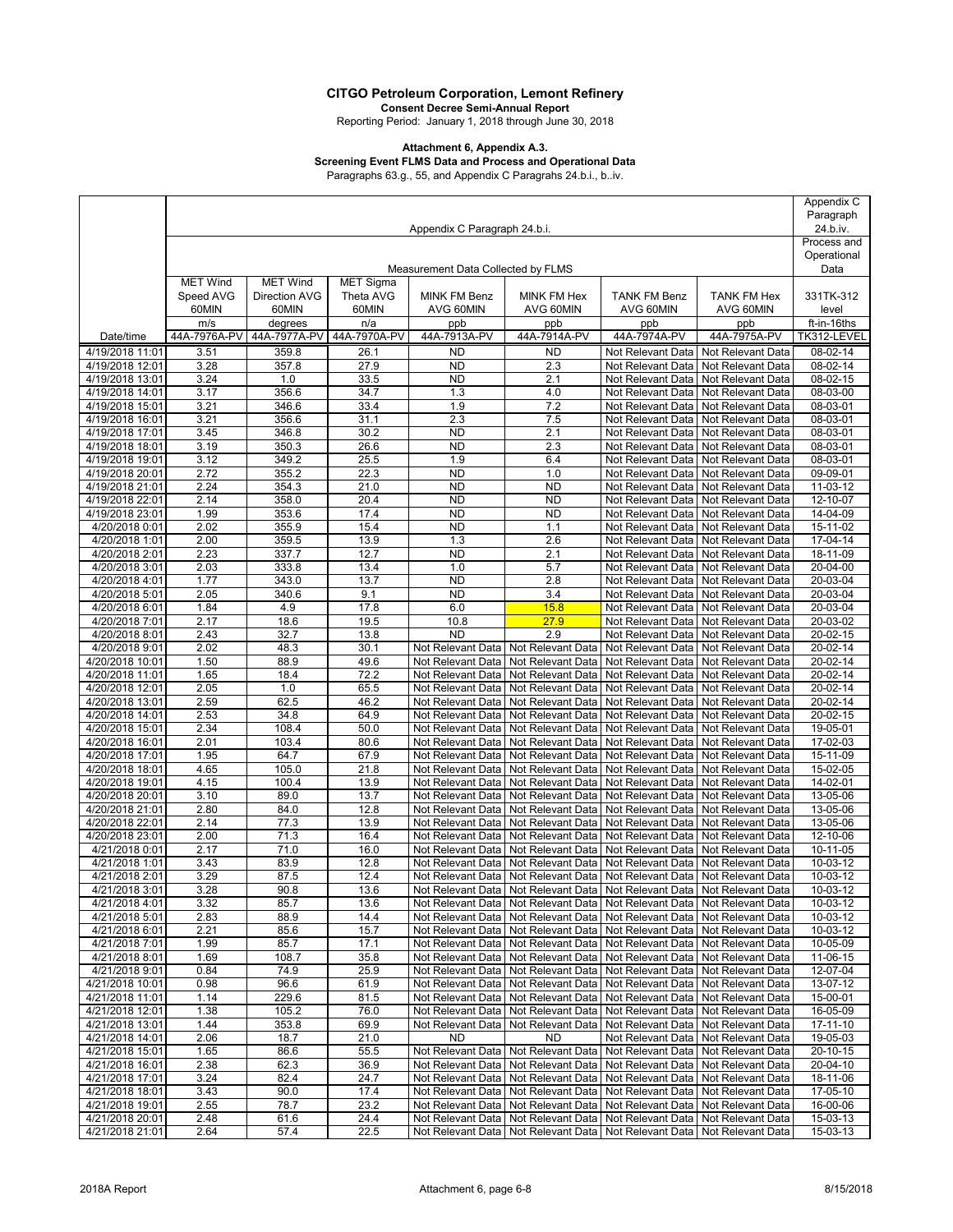**Consent Decree Semi-Annual Report** Reporting Period: January 1, 2018 through June 30, 2018

#### **Attachment 6, Appendix A.3.**

### **Screening Event FLMS Data and Process and Operational Data**

Paragraphs 63.g., 55, and Appendix C Paragrahs 24.b.i., b..iv.

|                                    |                              |                      |                  |                                        |                                                    |                                                                               |                                                                               | Appendix C           |
|------------------------------------|------------------------------|----------------------|------------------|----------------------------------------|----------------------------------------------------|-------------------------------------------------------------------------------|-------------------------------------------------------------------------------|----------------------|
|                                    |                              |                      |                  |                                        |                                                    |                                                                               | Paragraph                                                                     |                      |
|                                    | Appendix C Paragraph 24.b.i. |                      |                  |                                        |                                                    |                                                                               | 24.b.iv.                                                                      |                      |
|                                    |                              |                      |                  |                                        |                                                    |                                                                               | Process and<br>Operational                                                    |                      |
|                                    |                              |                      |                  | Measurement Data Collected by FLMS     |                                                    |                                                                               |                                                                               | Data                 |
|                                    | <b>MET Wind</b>              | <b>MET Wind</b>      | <b>MET Sigma</b> |                                        |                                                    |                                                                               |                                                                               |                      |
|                                    | Speed AVG                    | <b>Direction AVG</b> | Theta AVG        | MINK FM Benz                           | MINK FM Hex                                        | <b>TANK FM Benz</b>                                                           | <b>TANK FM Hex</b>                                                            | 331TK-312            |
|                                    | 60MIN                        | 60MIN                | 60MIN            | AVG 60MIN                              | AVG 60MIN                                          | AVG 60MIN                                                                     | AVG 60MIN                                                                     | level                |
|                                    | m/s                          | degrees              | n/a              | ppb                                    | ppb                                                | ppb                                                                           | ppb                                                                           | ft-in-16ths          |
| Date/time                          | 44A-7976A-PV                 | 44A-7977A-PV         | 44A-7970A-PV     | 44A-7913A-PV                           | 44A-7914A-PV                                       | 44A-7974A-PV                                                                  | 44A-7975A-PV                                                                  | TK312-LEVEL          |
| 4/21/2018 22:01                    | 2.13                         | 57.7                 | 21.1             | Not Relevant Data                      | Not Relevant Data                                  | Not Relevant Data                                                             | Not Relevant Data                                                             | 15-03-13             |
| 4/21/2018 23:01                    | 2.38                         | 58.6                 | 21.3             | Not Relevant Data                      | Not Relevant Data                                  | Not Relevant Data                                                             | Not Relevant Data                                                             | 15-03-13             |
| 4/22/2018 0:01                     | 2.55                         | 63.5                 | 25.6             | Not Relevant Data                      | Not Relevant Data                                  | Not Relevant Data                                                             | Not Relevant Data                                                             | 15-00-14             |
| 4/22/2018 1:01                     | 2.69                         | 87.3                 | 15.4             | Not Relevant Data                      | Not Relevant Data                                  | Not Relevant Data                                                             | Not Relevant Data                                                             | 13-09-00             |
| 4/22/2018 2:01                     | 2.42                         | 59.1                 | 20.3             | Not Relevant Data                      | Not Relevant Data                                  | Not Relevant Data                                                             | Not Relevant Data                                                             | 13-08-11             |
| 4/22/2018 3:01                     | 2.43                         | 72.1                 | 22.1             | Not Relevant Data                      | Not Relevant Data                                  | Not Relevant Data                                                             | Not Relevant Data                                                             | 13-08-05             |
| 4/22/2018 4:01                     | 2.88                         | 67.2                 | 22.1             | Not Relevant Data                      | Not Relevant Data                                  | Not Relevant Data                                                             | Not Relevant Data                                                             | 13-07-04             |
| 4/22/2018 5:01<br>4/22/2018 6:01   | 3.22<br>2.10                 | 71.5<br>70.5         | 23.8<br>21.4     | Not Relevant Data<br>Not Relevant Data | Not Relevant Data<br>Not Relevant Data             | Not Relevant Data<br>Not Relevant Data                                        | Not Relevant Data<br>Not Relevant Data                                        | 14-02-10<br>14-03-12 |
| 4/22/2018 7:01                     | 2.30                         | 50.0                 | 21.3             | Not Relevant Data                      | Not Relevant Data                                  | Not Relevant Data                                                             | Not Relevant Data                                                             | 14-04-06             |
| 4/22/2018 8:01                     | 2.23                         | 56.2                 | 25.3             | Not Relevant Data                      | Not Relevant Data                                  | Not Relevant Data                                                             | Not Relevant Data                                                             | 14-04-12             |
| 4/22/2018 9:01                     | 2.50                         | 69.2                 | 24.2             | Not Relevant Data                      | Not Relevant Data                                  | Not Relevant Data                                                             | Not Relevant Data                                                             | 13-08-03             |
| 4/22/2018 10:01                    | 3.75                         | 94.1                 | 19.5             | Not Relevant Data                      | Not Relevant Data                                  | Not Relevant Data                                                             | Not Relevant Data                                                             | 11-07-11             |
| 4/22/2018 11:01                    | 4.10                         | 91.3                 | 22.2             | Not Relevant Data                      | Not Relevant Data                                  | Not Relevant Data                                                             | Not Relevant Data                                                             | 10-02-05             |
| 4/22/2018 12:01                    | 4.29                         | 93.2                 | 25.1             | Not Relevant Data                      | Not Relevant Data                                  | Not Relevant Data                                                             | Not Relevant Data                                                             | 08-08-04             |
| 4/22/2018 13:01                    | 4.66                         | 83.1                 | 24.5             | Not Relevant Data                      | Not Relevant Data                                  | Not Relevant Data                                                             | Not Relevant Data                                                             | 07-08-14             |
| 4/22/2018 14:01                    | 4.80                         | 76.8                 | 27.0             | Not Relevant Data                      | Not Relevant Data                                  | Not Relevant Data                                                             | Not Relevant Data                                                             | 08-09-14             |
| 4/22/2018 15:01                    | 4.57                         | 69.3                 | 26.3             | Not Relevant Data                      | Not Relevant Data                                  | Not Relevant Data                                                             | Not Relevant Data                                                             | 10-03-02             |
| 4/22/2018 16:01                    | 4.53                         | 66.9                 | 27.6             | Not Relevant Data                      | Not Relevant Data                                  | Not Relevant Data                                                             | Not Relevant Data                                                             | 10-08-12             |
| 4/22/2018 17:01                    | 4.15                         | 76.5                 | 27.1             | Not Relevant Data                      | Not Relevant Data                                  | Not Relevant Data                                                             | Not Relevant Data                                                             | 10-08-12             |
| 4/22/2018 18:01                    | 4.05                         | 51.5                 | 26.0             | Not Relevant Data                      | Not Relevant Data                                  | Not Relevant Data                                                             | Not Relevant Data                                                             | 10-08-13             |
| 4/22/2018 19:01                    | 4.26                         | 47.8                 | 19.5             | Not Relevant Data                      | Not Relevant Data                                  | Not Relevant Data                                                             | Not Relevant Data                                                             | $10 - 08 - 13$       |
| 4/22/2018 20:01                    | 4.03                         | 48.0                 | 18.0             | Not Relevant Data                      | Not Relevant Data                                  | Not Relevant Data                                                             | Not Relevant Data                                                             | 10-08-13             |
| 4/22/2018 21:01<br>4/22/2018 22:01 | 4.10<br>4.72                 | 50.2<br>42.7         | 17.5<br>15.1     | Not Relevant Data<br>Not Relevant Data | Not Relevant Data<br>Not Relevant Data             | Not Relevant Data<br>Not Relevant Data                                        | Not Relevant Data<br>Not Relevant Data                                        | 10-08-13<br>10-08-13 |
| 4/22/2018 23:01                    | 4.19                         | 42.6                 | 15.0             | Not Relevant Data                      | Not Relevant Data                                  | Not Relevant Data                                                             | Not Relevant Data                                                             | 10-08-13             |
| 4/23/2018 0:01                     | 2.19                         | 57.0                 | 22.3             | Not Relevant Data                      | Not Relevant Data                                  | Not Relevant Data                                                             | Not Relevant Data                                                             | 10-08-13             |
| 4/23/2018 1:01                     | 2.09                         | 59.3                 | 19.8             | Not Relevant Data                      | Not Relevant Data                                  | Not Relevant Data                                                             | Not Relevant Data                                                             | 10-08-13             |
| 4/23/2018 2:01                     | 2.21                         | 56.9                 | 18.8             | Not Relevant Data                      | Not Relevant Data                                  | Not Relevant Data                                                             | Not Relevant Data                                                             | 10-08-13             |
| 4/23/2018 3:01                     | 2.25                         | 67.4                 | 20.1             | Not Relevant Data                      | Not Relevant Data                                  | Not Relevant Data                                                             | Not Relevant Data                                                             | 10-08-13             |
| 4/23/2018 4:01                     | 2.48                         | 63.7                 | 19.7             | Not Relevant Data                      | Not Relevant Data                                  | Not Relevant Data                                                             | Not Relevant Data                                                             | 10-08-13             |
| 4/23/2018 5:01                     | 3.14                         | 54.2                 | 19.1             | Not Relevant Data                      | Not Relevant Data                                  | Not Relevant Data                                                             | Not Relevant Data                                                             | 10-08-13             |
| 4/23/2018 6:01                     | 3.58                         | 48.7                 | 18.1             | Not Relevant Data                      | Not Relevant Data                                  | Not Relevant Data                                                             | Not Relevant Data                                                             | 10-08-13             |
| 4/23/2018 7:01                     | 3.99                         | 44.3                 | 13.8             | Not Relevant Data                      | Not Relevant Data                                  | Not Relevant Data                                                             | Not Relevant Data                                                             | 10-08-13             |
| 4/23/2018 8:01                     | 4.07                         | 44.0                 | 15.1             | Not Relevant Data                      | Not Relevant Data                                  | Not Relevant Data                                                             | Not Relevant Data                                                             | 10-08-12             |
| 4/23/2018 9:01                     | 4.72                         | 39.1                 | 14.8             | <b>ND</b>                              | <b>ND</b>                                          | Not Relevant Data                                                             | Not Relevant Data                                                             | 10-08-11             |
| 4/23/2018 10:01<br>4/23/2018 11:01 | 4.82<br>4.38                 | 38.9<br>47.0         | 17.9<br>24.4     | <b>ND</b>                              | <b>ND</b>                                          | Not Relevant Data                                                             | Not Relevant Data<br>Not Relevant Data                                        | 10-05-00<br>09-08-01 |
| 4/23/2018 12:01                    | 4.74                         | 37.2                 | 21.3             | <b>ND</b>                              | Not Relevant Data   Not Relevant Data<br><b>ND</b> | Not Relevant Data<br>Not Relevant Data                                        | Not Relevant Data                                                             | 08-11-05             |
| 4/23/2018 13:01                    | 5.01                         | 41.2                 | 18.7             |                                        |                                                    | Not Relevant Data   Not Relevant Data   Not Relevant Data   Not Relevant Data |                                                                               | 07-10-09             |
| 4/23/2018 14:01                    | 4.87                         | 45.2                 | 22.2             |                                        |                                                    |                                                                               | Not Relevant Data   Not Relevant Data   Not Relevant Data   Not Relevant Data | 07-01-04             |
| 4/23/2018 15:01                    | 5.35                         | 41.1                 | 19.4             |                                        |                                                    | Not Relevant Data   Not Relevant Data   Not Relevant Data   Not Relevant Data |                                                                               | $05-11-10$           |
| 4/23/2018 16:01                    | 4.63                         | 49.9                 | 24.1             | Not Relevant Data                      | Not Relevant Data                                  | Not Relevant Data                                                             | Not Relevant Data                                                             | 05-09-07             |
| 4/23/2018 17:01                    | 4.42                         | 47.7                 | 21.5             | Not Relevant Data                      | Not Relevant Data                                  | Not Relevant Data                                                             | Not Relevant Data                                                             | 05-09-07             |
| 4/23/2018 18:01                    | 3.85                         | 54.7                 | 26.2             | Not Relevant Data                      | Not Relevant Data                                  | Not Relevant Data                                                             | Not Relevant Data                                                             | 05-09-07             |
| 4/23/2018 19:01                    | 3.59                         | 56.5                 | 23.5             | Not Relevant Data                      | Not Relevant Data                                  | Not Relevant Data                                                             | Not Relevant Data                                                             | 05-09-07             |
| 4/23/2018 20:01                    | 3.56                         | 59.1                 | 23.5             |                                        | Not Relevant Data Not Relevant Data                | Not Relevant Data                                                             | Not Relevant Data                                                             | 05-09-07             |
| 4/23/2018 21:01                    | 3.62                         | 52.2                 | 20.5             | Not Relevant Data                      | Not Relevant Data                                  | Not Relevant Data                                                             | Not Relevant Data                                                             | 05-09-07             |
| 4/23/2018 22:01                    | 3.41                         | 49.4                 | 22.2             | Not Relevant Data                      | Not Relevant Data                                  | Not Relevant Data                                                             | Not Relevant Data                                                             | 05-09-07             |
| 4/23/2018 23:01                    | 2.47                         | 52.7<br>67.2         | 20.3             | Not Relevant Data                      | Not Relevant Data                                  | Not Relevant Data                                                             | Not Relevant Data                                                             | 05-09-07             |
| 4/24/2018 0:01<br>4/24/2018 1:01   | 2.35<br>2.28                 | 67.3                 | 21.5<br>19.4     | Not Relevant Data<br>Not Relevant Data | Not Relevant Data<br>Not Relevant Data             | Not Relevant Data                                                             | Not Relevant Data   Not Relevant Data<br>Not Relevant Data                    | 05-09-07<br>05-09-07 |
| 4/24/2018 2:01                     | 2.18                         | 53.8                 | 19.3             | Not Relevant Data                      | Not Relevant Data                                  | Not Relevant Data                                                             | Not Relevant Data                                                             | 05-09-07             |
| 4/24/2018 3:01                     | 2.05                         | 30.0                 | 19.5             | <b>ND</b>                              | 1.1                                                | Not Relevant Data                                                             | Not Relevant Data                                                             | 05-09-07             |
| 4/24/2018 4:01                     | 1.67                         | 58.0                 | 20.3             | Not Relevant Data                      | Not Relevant Data                                  | Not Relevant Data                                                             | Not Relevant Data                                                             | 05-09-07             |
| 4/24/2018 5:01                     | 1.94                         | 53.4                 | 17.6             |                                        | Not Relevant Data Not Relevant Data                | Not Relevant Data                                                             | Not Relevant Data                                                             | 05-09-07             |
| 4/24/2018 6:01                     | 2.32                         | 41.9                 | 16.8             |                                        | Not Relevant Data   Not Relevant Data              | Not Relevant Data   Not Relevant Data                                         |                                                                               | 05-09-07             |
| 4/24/2018 7:01                     | 2.01                         | 46.2                 | 20.4             | Not Relevant Data                      | Not Relevant Data                                  | Not Relevant Data   Not Relevant Data                                         |                                                                               | 05-09-07             |
| 4/24/2018 8:01                     | 2.61                         | 23.5                 | 15.3             | <b>ND</b>                              | 1.4                                                |                                                                               | Not Relevant Data   Not Relevant Data                                         | 05-09-07             |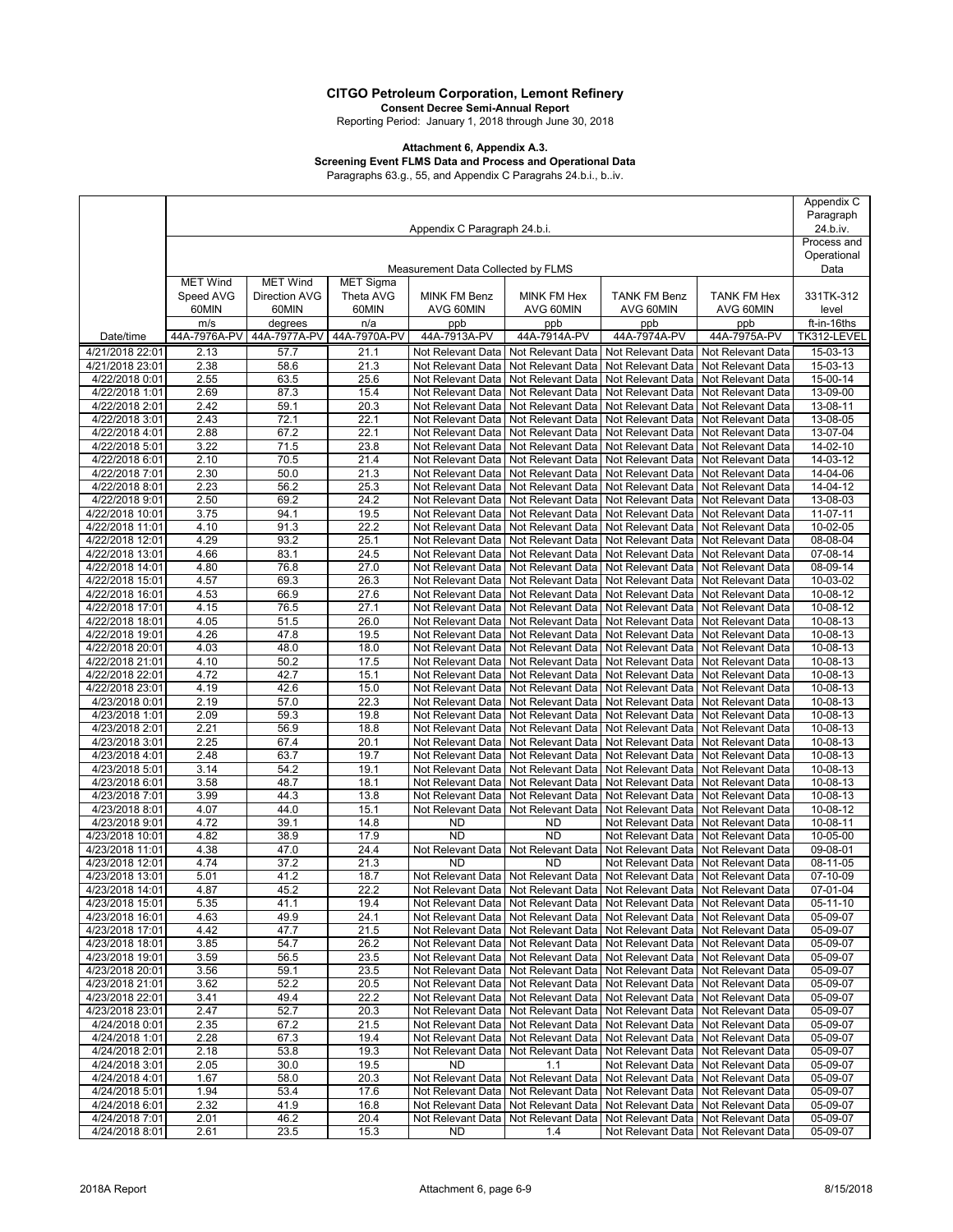**Consent Decree Semi-Annual Report** Reporting Period: January 1, 2018 through June 30, 2018

#### **Attachment 6, Appendix A.3.**

### **Screening Event FLMS Data and Process and Operational Data**

Paragraphs 63.g., 55, and Appendix C Paragrahs 24.b.i., b..iv.

|                 |                 |                              |                  |                                    |                                       |                                     |                                       | Appendix C            |
|-----------------|-----------------|------------------------------|------------------|------------------------------------|---------------------------------------|-------------------------------------|---------------------------------------|-----------------------|
|                 |                 |                              |                  |                                    |                                       |                                     |                                       | Paragraph<br>24.b.iv. |
|                 |                 | Appendix C Paragraph 24.b.i. |                  |                                    |                                       |                                     |                                       |                       |
|                 |                 |                              |                  |                                    |                                       |                                     |                                       | Process and           |
|                 |                 |                              |                  |                                    |                                       |                                     |                                       | Operational           |
|                 |                 |                              |                  | Measurement Data Collected by FLMS |                                       |                                     |                                       | Data                  |
|                 | <b>MET Wind</b> | <b>MET Wind</b>              | <b>MET Sigma</b> |                                    |                                       |                                     |                                       |                       |
|                 | Speed AVG       | Direction AVG                | Theta AVG        | <b>MINK FM Benz</b>                | <b>MINK FM Hex</b>                    | <b>TANK FM Benz</b>                 | <b>TANK FM Hex</b>                    | 331TK-312             |
|                 | 60MIN           | 60MIN                        | 60MIN            | AVG 60MIN                          | AVG 60MIN                             | AVG 60MIN                           | AVG 60MIN                             | level                 |
|                 | m/s             | degrees                      | n/a              | ppb                                | ppb                                   | ppb                                 | ppb                                   | ft-in-16ths           |
| Date/time       | 44A-7976A-PV    | 44A-7977A-PV                 | 44A-7970A-PV     | 44A-7913A-PV                       | 44A-7914A-PV                          | 44A-7974A-PV                        | 44A-7975A-PV                          | TK312-LEVEL           |
| 4/24/2018 9:01  | 2.59            | 34.7                         | 24.3             | <b>ND</b>                          | 1.1                                   | Not Relevant Data                   | Not Relevant Data                     | 05-09-07              |
| 4/24/2018 10:01 | 2.82            | 63.6                         | 31.3             | Not Relevant Data                  | Not Relevant Data                     | Not Relevant Data                   | Not Relevant Data                     | 05-09-06              |
| 4/24/2018 11:01 | 3.49            | 57.3                         | 28.9             | Not Relevant Data                  | Not Relevant Data                     | Not Relevant Data Not Relevant Data |                                       | 05-09-06              |
| 4/24/2018 12:01 | 3.57            | 46.3                         | 28.4             |                                    | Not Relevant Data Not Relevant Data   |                                     | Not Relevant Data Not Relevant Data   | 05-09-06              |
| 4/24/2018 13:01 | 3.44            | 67.2                         | 32.3             | Not Relevant Data                  | Not Relevant Data                     | Not Relevant Data Not Relevant Data |                                       | 05-09-06              |
| 4/24/2018 14:01 | 3.54            | 54.0                         | 32.0             | Not Relevant Data                  | Not Relevant Data                     |                                     | Not Relevant Data   Not Relevant Data | 05-09-06              |
| 4/24/2018 15:01 | 3.40            | 50.9                         | 34.5             | Not Relevant Data                  | Not Relevant Data                     | Not Relevant Data Not Relevant Data |                                       | 07-03-06              |
| 4/24/2018 16:01 | 4.13            | 26.7                         | 26.6             | <b>ND</b>                          | <b>ND</b>                             |                                     | Not Relevant Data Not Relevant Data   | 08-00-13              |
| 4/24/2018 17:01 | 3.54            | 47.9                         | 27.9             | Not Relevant Data                  | Not Relevant Data                     |                                     | Not Relevant Data   Not Relevant Data | 08-00-13              |
| 4/24/2018 18:01 | 4.04            | 29.5                         | 22.4             | <b>ND</b>                          | <b>ND</b>                             |                                     | Not Relevant Data   Not Relevant Data | 08-00-13              |
| 4/24/2018 19:01 | 3.34            | 49.4                         | 26.4             |                                    | Not Relevant Data   Not Relevant Data |                                     | Not Relevant Data Not Relevant Data   | 08-02-15              |
| 4/24/2018 20:01 | 2.56            | 66.7                         | 23.6             |                                    | Not Relevant Data Not Relevant Data   |                                     | Not Relevant Data Not Relevant Data   | 09-11-01              |
| 4/24/2018 21:01 | 2.60            | 86.4                         | 15.5             | Not Relevant Data                  | Not Relevant Data                     |                                     | Not Relevant Data   Not Relevant Data | 11-04-13              |
| 4/24/2018 22:01 | 1.62            | 65.2                         | 20.2             | Not Relevant Data                  | Not Relevant Data                     |                                     | Not Relevant Data   Not Relevant Data | 12-11-00              |
| 4/24/2018 23:01 | 2.20            | 49.5                         | 17.9             | Not Relevant Data                  | Not Relevant Data                     |                                     | Not Relevant Data   Not Relevant Data | 14-04-11              |
| 4/25/2018 0:01  | 3.02            | 29.2                         | 15.3             | <b>ND</b>                          | 1.0                                   |                                     | Not Relevant Data   Not Relevant Data | 15-10-12              |

"Relevant Data" defined at C.19.a. as:

Mink Farm: wind direction from 230 to 40 degrees azimuth, clockwise, and direction sigma theta 40 degrees azimuth or less. Tank Farm: wind direction from 170 to 275 degrees azimuth, clockwise, and direction sigma theta 40 degrees azimuth or less.

ND = less than 1.0 ppb (minimum range of analyzer)